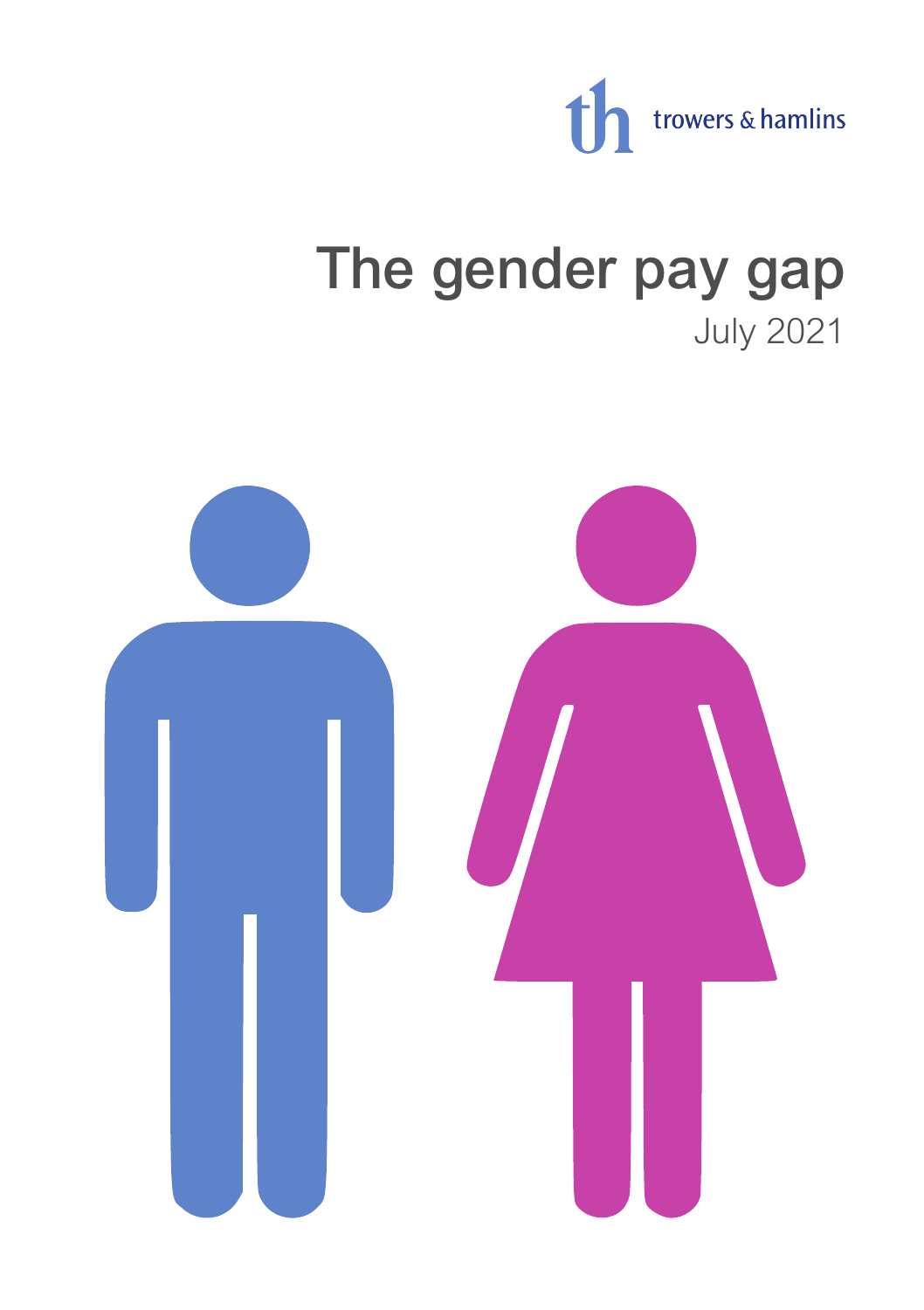## Introduction

This is the third gender pay gap report from the firm, reflecting the data as at April 2020.

The gender pay gap is the difference between average hourly earnings for men and women in an organisation. It is calculated by looking at the mean and median hourly pay of men and women and is typically expressed as a percentage.

Gender pay gap reporting is not a comparison of men and women's salaries for doing the same job. That is equal pay and the two measures are very different things. Paying men and women differently for doing equal work is unlawful. We are committed to paying fairly and have remuneration and moderation processes in place to ensure men and women in the firm receive equal pay for equal work.

Here are some of the highlights from this year's report:

- The overall mean pay gap of all UK partners and employees has continued to reduce for a third consecutive year, as has the overall mean and median bonus gap.
- Across the whole partnership the mean gender pay gap is 3.1%.
- Across all fee-earning staff (excluding partners) there is a mean gender pay gap of 1.7% in favour of women.
- Across fee-earning staff (excluding partners) based in London there is a mean gender pay gap of 12.4 % in favour of women.
- Across all UK fee-earning staff (excluding partners) the bonus gap has significantly reduced from 30.5% reported last year to 17.6% this year.
- The mean pay gap for business services across the UK has continued to reduce for a third consecutive year.
- Across business support staff based outside London the mean gender pay gap is 13.2% in favour of women.

## Gender pay gap analysis at Trowers & Hamlins

Overall there is a pay gap for the mean hourly earnings of all UK partners and employees of 21.2% and a median hourly pay gap of 30.9% in favour of men. The mean hourly pay gap across the firm has continued to reduce for the third consecutive year.

By law the firm is required to publish data for all employees, but once again for transparency has taken to decision to publish partner data as part of our report.

If we were to exclude partners from this calculation, there is a pay gap for the mean hourly earnings of all UK employees of 12.4% and a median hourly pay gap of 13% in favour of men, a reduced gap compared to the figures reported last year.

As before, it is only when breaking this information down for further analysis, that a greater understanding can be achieved.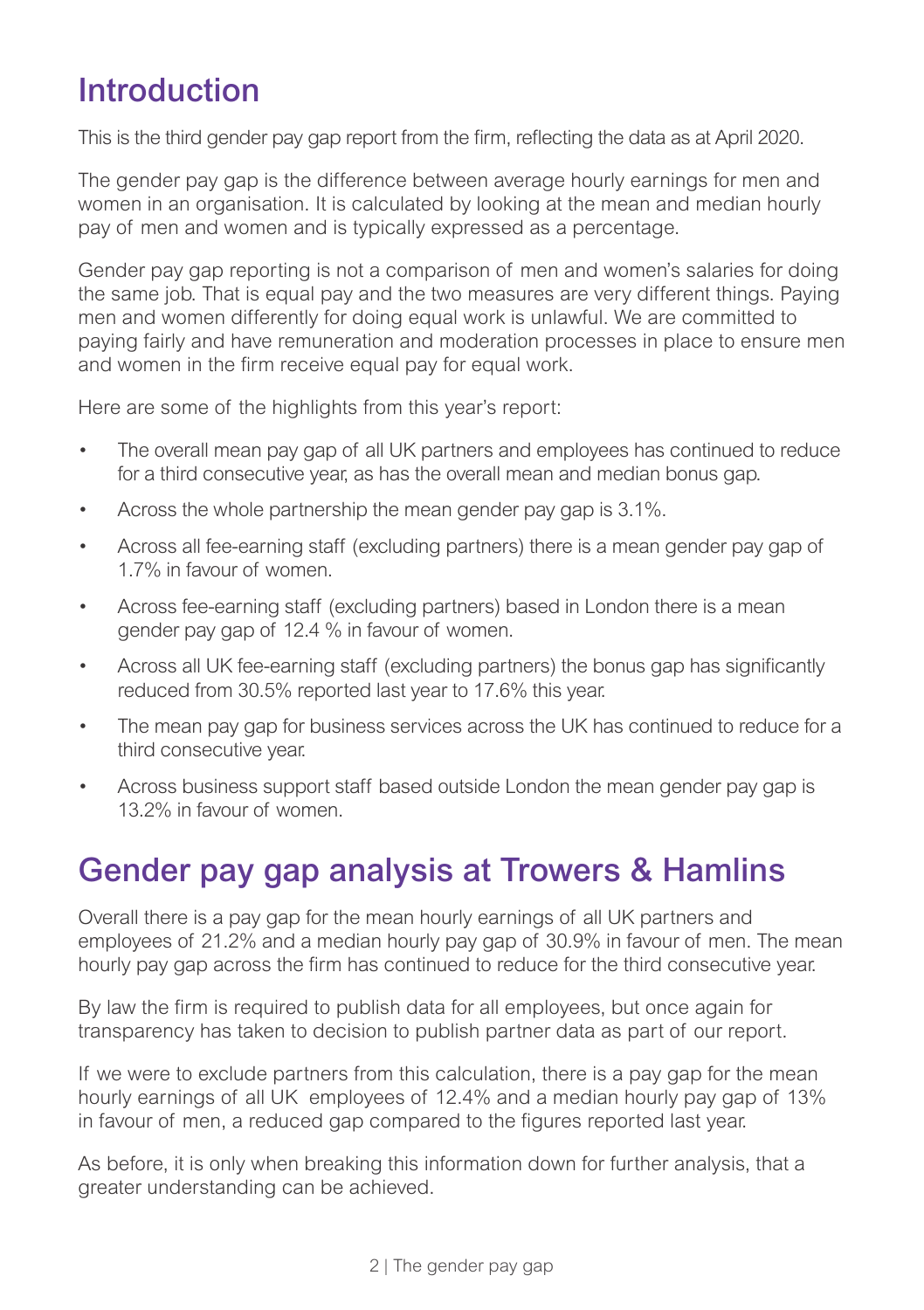## **Our partnership**

As can be seen from the table below the gender pay gap within the partnership is narrow. In a partnership that comprises over 40% female partners, once again this is a very encouraging result.

|                        | Mean gender<br>pay gap | <b>Who</b><br>earns more | Median gender<br>pay gap | <b>Who</b><br>earns more |
|------------------------|------------------------|--------------------------|--------------------------|--------------------------|
| All partners           | 3.1%                   |                          | 4.6%                     |                          |
| <b>Equity partners</b> | 4.3%                   |                          | 7.7%                     |                          |
| Non-equity partners    | 3%                     |                          | 0.8%                     |                          |

### UK fee-earners

When looking just at the results for fee-earners only (excluding partners) there is a pay gap of 1.7% in favour of women, a reduction in pay gap from that reported in 2020 which was 3.7% in favour of men. In London the gap is in favour of women. Outside London, the gap is influenced by the fact that we employ significantly more paralegal staff, the majority of whom are female and whose salary range is lower than that of a qualified solicitor. This demographic difference is the reason for the mean pay gap outside London as when we exclude this category of staff, the gender pay gap disappears.

#### **Gender pay gap by region (excluding partners)**

|                                                         | Mean gender<br>pay gap | Who<br>earns more | Median gender<br>pay gap | Who<br>earns more |
|---------------------------------------------------------|------------------------|-------------------|--------------------------|-------------------|
| Fee earning staff<br>all UK offices                     | 1.7%                   |                   | 8.4%                     |                   |
| Fee earning staff<br>London                             | 12.4%                  |                   | 11.4%                    |                   |
| Fee-earning staff<br>Birmingham, Exeter &<br>Manchester | 12%                    |                   | 4.3%                     |                   |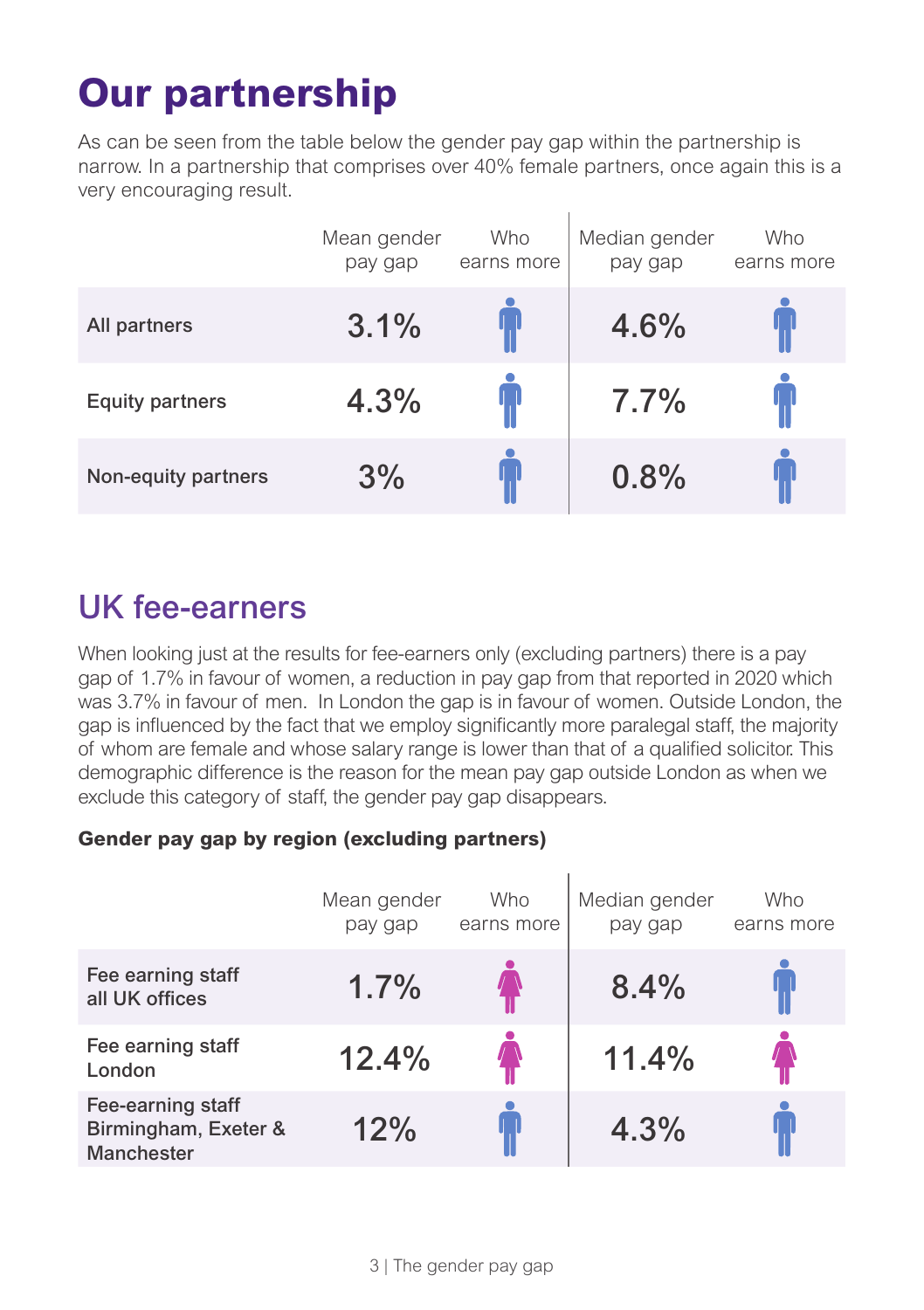#### **Gender pay gap by role**

|                                             | Mean gender<br>pay gap | <b>Who</b><br>earns more | Median gender<br>pay gap | Who<br>earns more |
|---------------------------------------------|------------------------|--------------------------|--------------------------|-------------------|
| Paralegal<br>(All UK offices)               | 12.6%                  |                          | 7.3%                     |                   |
| Solicitor<br>(All UK offices)               | 1.6%                   |                          | 2.7%                     |                   |
| Associate<br>(All UK offices)               | 1%                     |                          | 30%                      |                   |
| <b>Senior Associate</b><br>(All UK offices) | 10%                    |                          | 9%                       |                   |
| Partner<br>(All UK offices)                 | 3.1%                   |                          | 4.6%                     |                   |

## UK business services

When looking just at the figures for business services, the figures show a mean gender pay gap of 25.5% and a median gender pay gap of 19.6% both in favour of men. This is a reduction on the pay gap reported in both 2019 and 2020. It is important to bear in mind that the makeup of business services staff is diverse, ranging from junior clerical and admin staff in regional offices across the UK, to the Directors of the business services functions in London. This wide disparity of roles and locations produces a significant gender pay gap, with the vast majority of the junior admin, clerical and secretarial roles being performed by women.

We analysed the data further and broke it down between London and our regional UK offices. Outside of London, the gender pay gap favours women.

|                                                                  | Mean gender<br>pay gap | Who<br>earns more | Median gender<br>pay gap | Who<br>earns more |
|------------------------------------------------------------------|------------------------|-------------------|--------------------------|-------------------|
| <b>Business services</b><br>(All offices)                        | 25.5%                  |                   | 19.6%                    |                   |
| <b>Business services</b><br>(London)                             | 25.3%                  |                   | 18.3%                    |                   |
| <b>Business services</b><br>(Birmingham, Exeter &<br>Manchester) | 13.2%                  |                   | 38%                      |                   |

4 | The gender pay gap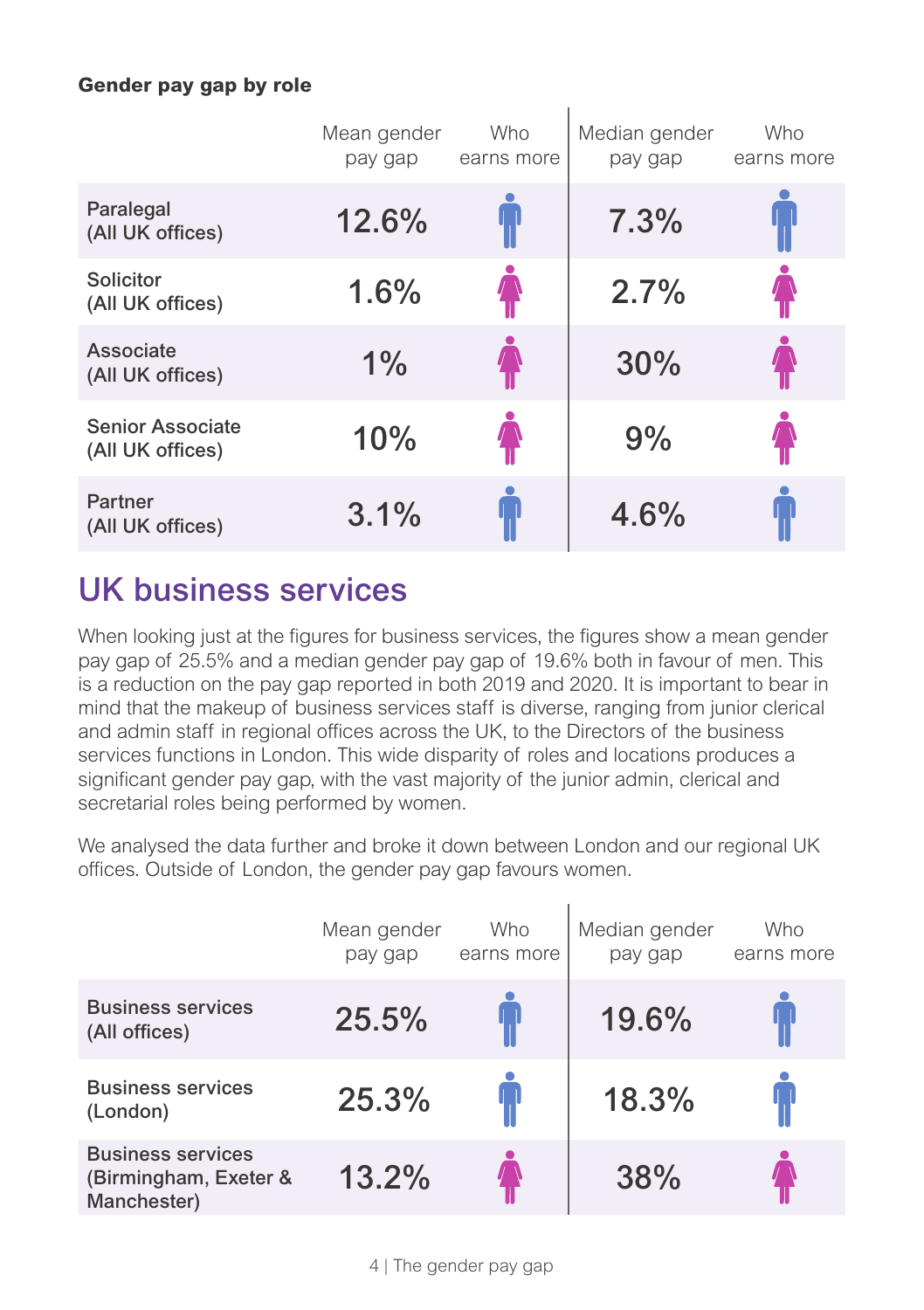It is a different picture in London however, where the gender pay gap for business services, is again the highest in the firm. This remains a concern and whilst our intention is to work hard to improve these figures, we have to acknowledge as we have done previously that this is likely to take a number of years to achieve. To do so would require not only increasing the number of women recruited or progressing into senior business services roles in London, something that will take some time to achieve, but significantly increasing the number of males recruited into the junior roles. Currently, 76.6% of the roles in the lowest pay quartile are performed by women, a figure that has actually increased by nearly 13% to that reported last year. Longer term efforts to even out the pay gap within business services may be achieved through offering apprenticeships across a number of our business service functions in addition to work experience and social mobility initiatives, with a view to encourage more men to join the firm in entry level administrative roles.

## **Bonus pay gap analysis at Trowers & Hamlins**

The bonus pay gap is the percentage difference between annual bonus payments made to women and men in an organisation. The overall mean bonus pay gap, again inclusive of partners, is 43.2% in favour of men and the median is 25.9% in favour of men. The overall mean and median bonus gap across the firm has reduced for the third consecutive year. Again it's important to break the figures down further to gain a better understanding of what the figures show

### Partners and fee-earners in the UK

At partner level the bonus pay gap is 5.9% in favour of men which is down from last year's reported figures which were 1.4% in favour of women.

The bonus pay gap of all fee earners, excluding partners, has reduced from 30.5% reported in 2020 to 17.6% this year in favour of men. A change in the bonus metrics for fee earners, removing the element of an appraisal grade, may have contributed to the reduction in bonus pay gap through a more equitable allocation of bonus across genders. Whilst a similarly high percentage of both male and female fee earning staff receive bonus payments (90.8% and 93.9% respectively), a far greater proportion of women than men work part-time hours which does impact on bonus. Whilst this has no impact upon salary differentials which are calculated on an hourly pay basis, it does impact upon bonus. 10.5% of fee-earning staff are part time employees of whom 97% are women and 3% are men.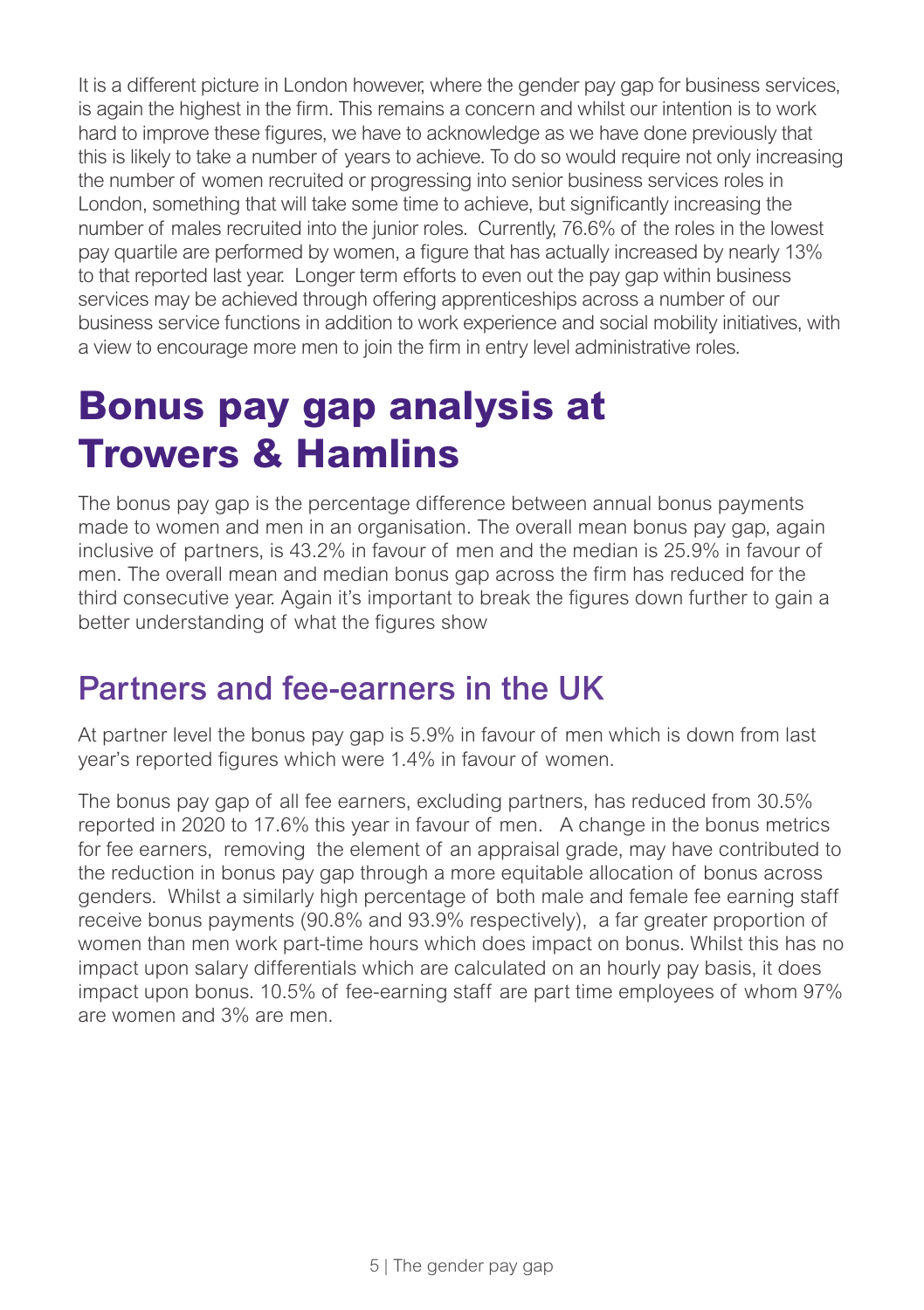|                                                           | Mean gender<br>bonus gap | <b>Who</b><br>earns more | Median gender<br>bonus gap | Who<br>earns more |
|-----------------------------------------------------------|--------------------------|--------------------------|----------------------------|-------------------|
| <b>All Partners</b><br>(All UK offices)                   | 5.9%                     |                          | 1.1%                       |                   |
| Fee earning staff<br>(All UK offices)                     | 17.6%                    | $\blacksquare$           | 4.8%                       | IJ                |
| Fee earning staff<br>(London)                             | 18.1%                    |                          | 7.8%                       |                   |
| Fee-earning staff<br>(Birmingham, Exeter &<br>Manchester) | 8.1%                     | $\mathbf{u}$             | 15.6%                      |                   |

 $\mathbf{r}$ 

## Business services

The mean bonus pay gap is 63.9% and the median bonus gap is 16.7%. 91.7% of men and 93% of women received a bonus. The wide disparity of business service roles coupled with a far greater proportion of women than men working in part time business services roles, produces a larger bonus pay gap. 10.4% of our business services staff are part time employees all of whom are women.

|                                                                  | Mean gender<br>bonus gap | Who<br>earns more | Median gender<br>bonus gap | Who<br>earns more |
|------------------------------------------------------------------|--------------------------|-------------------|----------------------------|-------------------|
| <b>Business services</b><br>(all UK offices)                     | 63.9%                    |                   | 16.73%                     |                   |
| <b>Business services</b><br>(London)                             | 65.4%                    |                   | 13.3%                      |                   |
| <b>Business services</b><br>(Birmingham, Exeter &<br>Manchester) | 20.6%                    |                   | 14.3%                      |                   |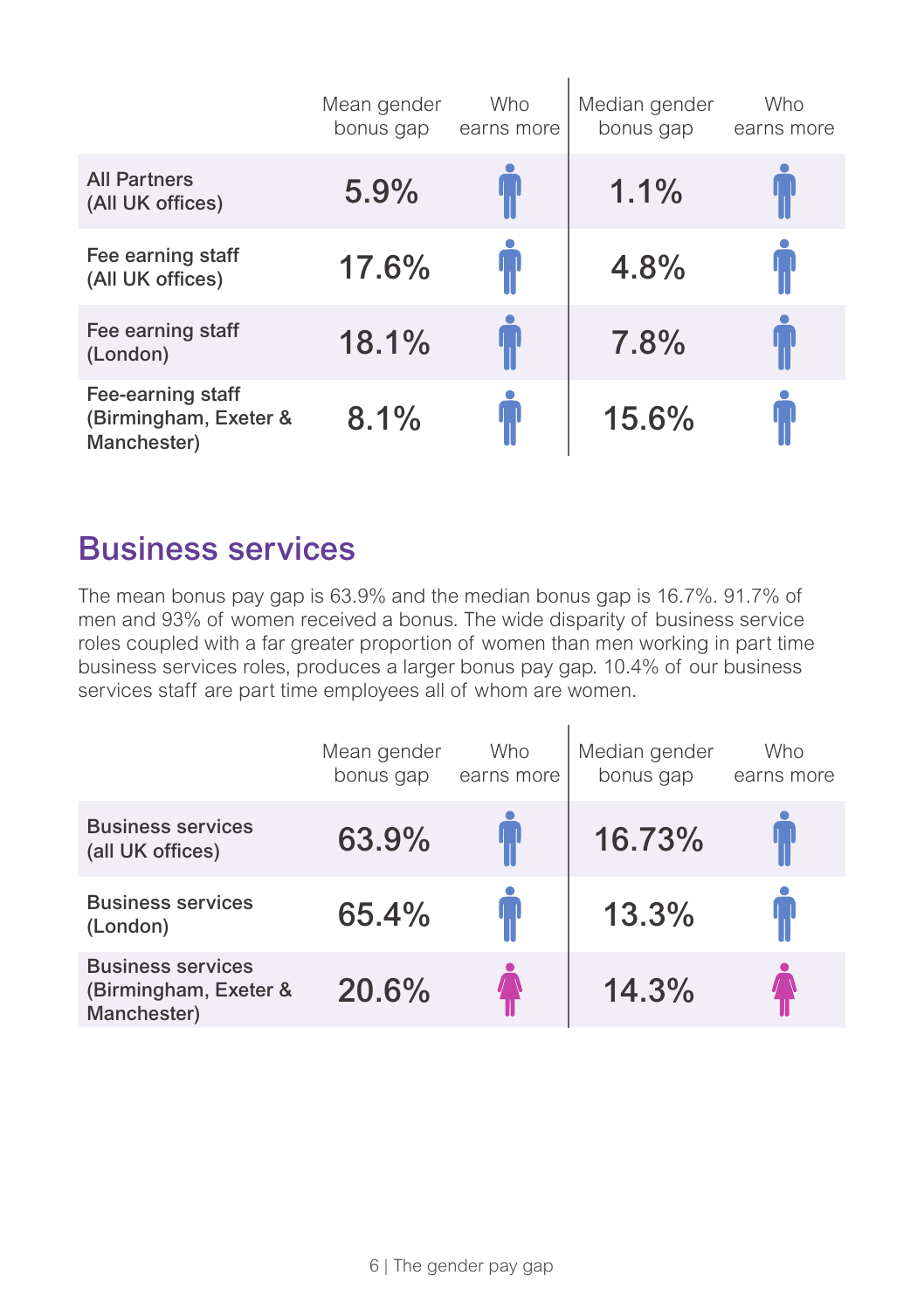## **Conclusion**

In a sector that can find it a challenge to retain female talent at senior levels, we are rightfully proud that our partnership is made up of over 40% female partners.

There are many reasons for this, but in recent years the following has been put in place to ensure that we continue to attract women into the business and ensure that these women both stay in the business and have successful, well remunerated careers:

- Reviews into the reasons why women leave the business
- Improved planning, coaching and support for those on maternity leave to ensure they are able to keep in touch with the firm and ease their return to work
- Broadened flexible working options, both formal and informal, including the introduction of agile working across the firm
- Conduct Equal pay reviews
- A commitment to paying fairly
- Confidence that we achieve equal pay for commensurate roles
- Appointment of a number of female partners into key leadership roles
- The absence of a presenteeism culture
- A genuine and deep commitment to a diverse and inclusive working environment

We have also now introduced the following in order to maximise the potential of all staff within the business:

- Mentoring opportunities for all, including secretarial and business services staff
- Return to work coaching and mentoring following career breaks, including, but not limited to maternity leave.

We can confirm the data reported is accurate.